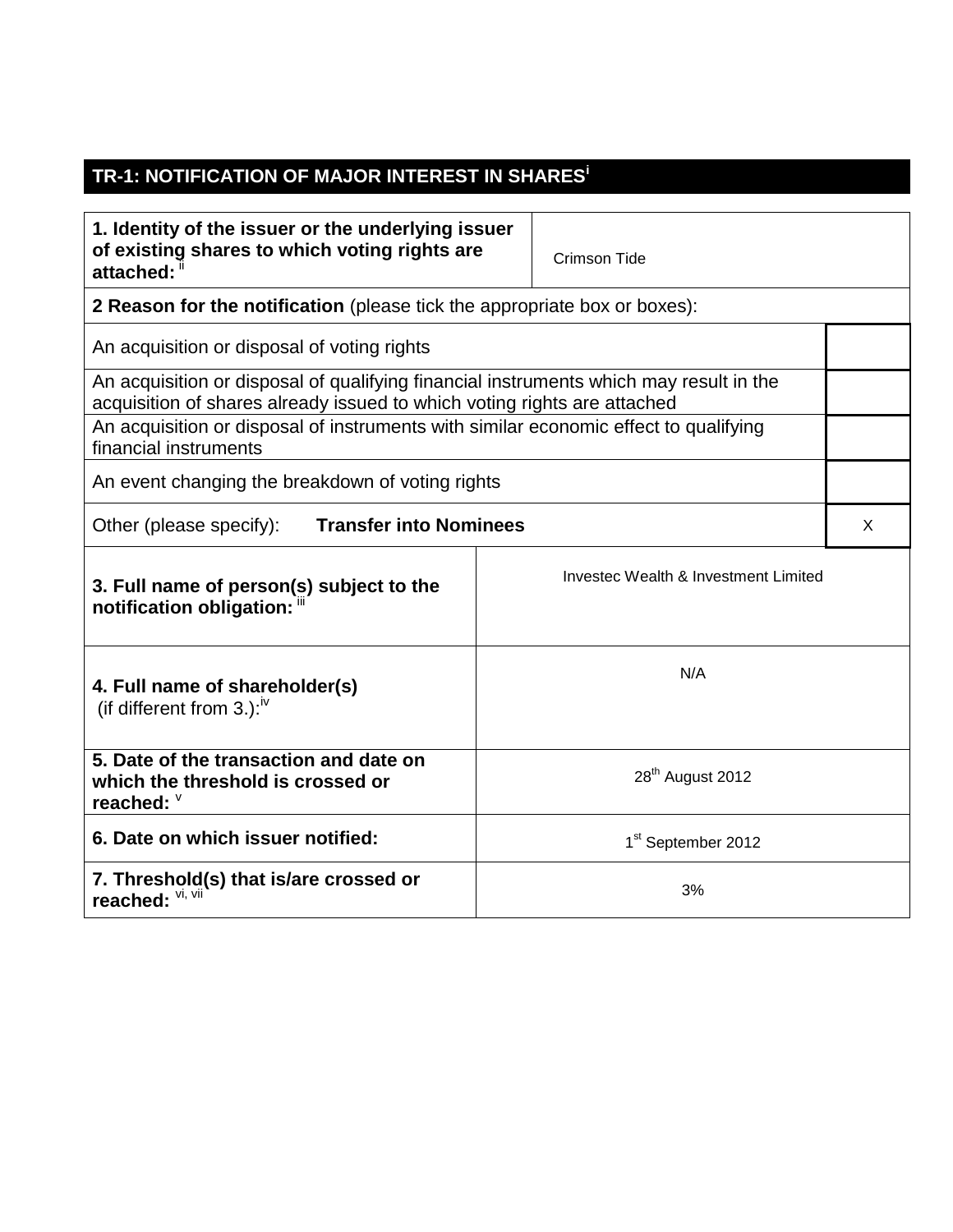| 8. Notified details:                                                                                                         |                                                               |                                                                      |                                                      |               |                 |  |       |
|------------------------------------------------------------------------------------------------------------------------------|---------------------------------------------------------------|----------------------------------------------------------------------|------------------------------------------------------|---------------|-----------------|--|-------|
| A: Voting rights attached to shares Vill, ix                                                                                 |                                                               |                                                                      |                                                      |               |                 |  |       |
| Class/type of<br>shares                                                                                                      | <b>Situation previous</b><br>to the triggering<br>transaction |                                                                      | Resulting situation after the triggering transaction |               |                 |  |       |
| if possible using<br><b>Number</b><br><b>Number</b><br>the ISIN CODE<br>οf<br>οf<br><b>Shares</b><br>Voting<br><b>Rights</b> | <b>Number</b><br>of shares                                    | % of voting rights <sup>x</sup><br><b>Number of voting</b><br>rights |                                                      |               |                 |  |       |
|                                                                                                                              | <b>Direct</b>                                                 | Direct <sup>xi</sup>                                                 | Indirect <sup>xii</sup>                              | <b>Direct</b> | <b>Indirect</b> |  |       |
| <b>Ordinary Shares</b><br>GB0002080082                                                                                       | 40.000                                                        | 40.000                                                               |                                                      |               | 17,310,000      |  | 3.89% |

| <b>B: Qualifying Financial Instruments</b>           |                                           |                                           |                                                                                                           |                       |  |
|------------------------------------------------------|-------------------------------------------|-------------------------------------------|-----------------------------------------------------------------------------------------------------------|-----------------------|--|
| Resulting situation after the triggering transaction |                                           |                                           |                                                                                                           |                       |  |
| <b>Type of financial</b><br>instrument               | <b>Expiration</b><br>date <sup>xiii</sup> | Exercise/<br><b>Conversion Period Xiv</b> | <b>Number of voting</b><br>rights that may be<br>acquired if the<br>instrument is<br>exercised/converted. | % of voting<br>rights |  |
|                                                      |                                           |                                           |                                                                                                           |                       |  |

**C: Financial Instruments with similar economic effect to Qualifying Financial Instruments**  xv, xvi

## **Resulting situation after the triggering transaction**

| <b>Type of financial</b><br>instrument | <b>Exercise</b><br>price | <b>Expiration</b><br>date <sup>xvii</sup> | Exercise/<br><b>Conversion</b><br>period <sup>xviii</sup> | <b>Number of voting rights</b><br>instrument refers to | % of voting rights $\frac{X}{X}$<br>XX |              |
|----------------------------------------|--------------------------|-------------------------------------------|-----------------------------------------------------------|--------------------------------------------------------|----------------------------------------|--------------|
|                                        |                          |                                           |                                                           |                                                        | <b>Nominal</b>                         | <b>Delta</b> |
|                                        |                          |                                           |                                                           |                                                        |                                        |              |

| Total (A+B+C)           |                             |  |  |
|-------------------------|-----------------------------|--|--|
| Number of voting rights | Percentage of voting rights |  |  |
| 17,310,000              | 3.89%                       |  |  |